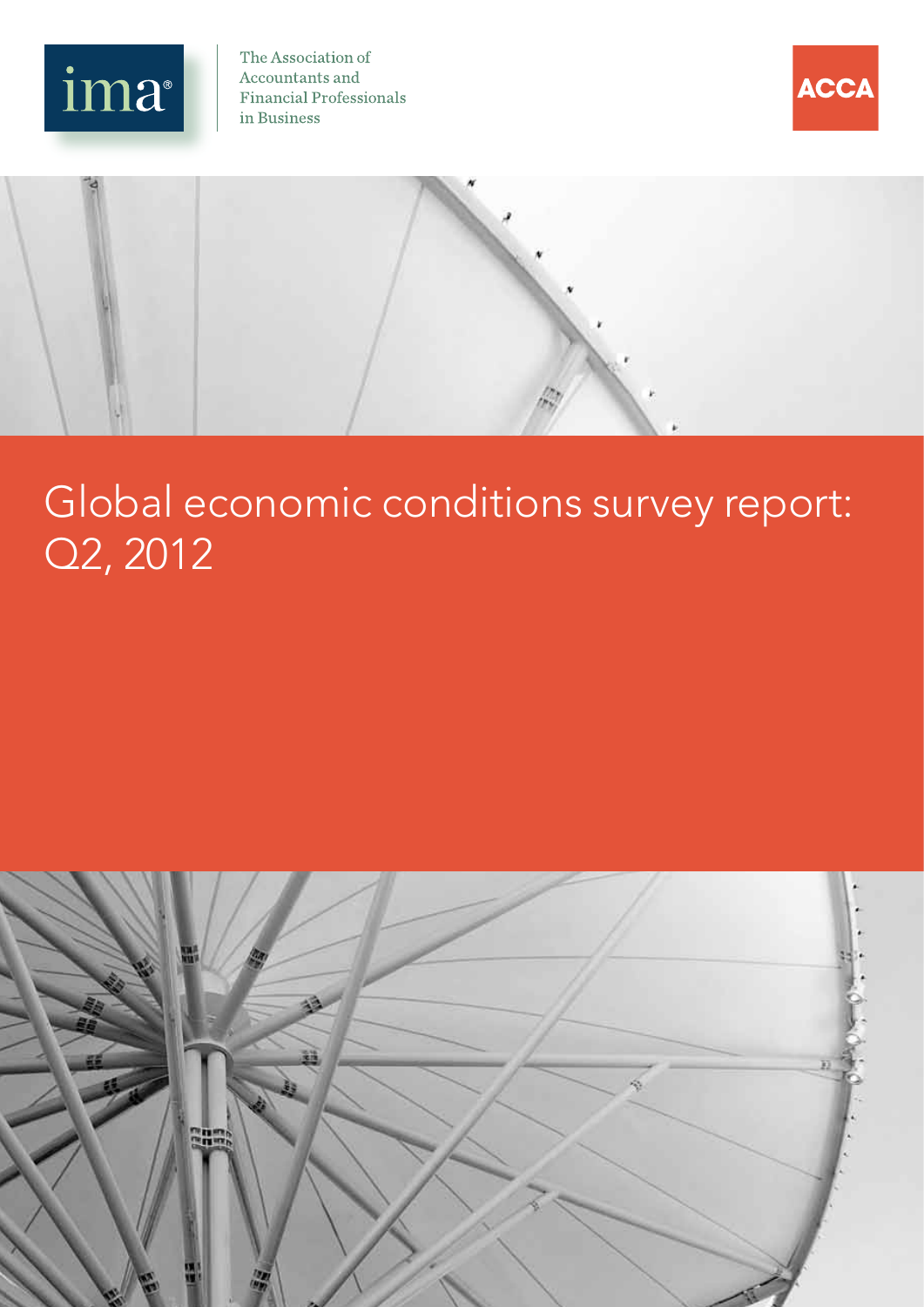#### ABOUT ACCA

ACCA (the Association of Chartered Certified Accountants) is the global body for professional accountants. We aim to offer business-relevant, firstchoice qualifications to people of application, ability and ambition around the world who seek a rewarding career in accountancy, finance and management.

We support our 154,000 members and 432,000 students throughout their careers, providing services through a network of 83 offices and centres. Our reputation is grounded in over 100 years of providing world-class accounting and finance qualifications. We champion opportunity, diversity and integrity, and our long traditions are complemented by modern thinking, backed by a diverse, global membership. By promoting our global standards, and supporting our members wherever they work, we aim to meet the current and future needs of international business.

#### ABOUT IMA

IMA® (Institute of Management Accountants), the association for accountants and financial professionals in business, is one of the largest and most respected associations focused exclusively on advancing the management accounting profession. Globally, IMA supports the profession through research, the CMA® (Certified Management Accountant) program, continuing education, networking, and advocacy of the highest ethical business practices. IMA has a global network of more than 60,000 members in 120 countries and 200 local chapter communities. IMA provides localized services through its offices in Montvale, N.J., USA; Zurich, Switzerland; Dubai, UAE; and Beijing, China.

#### **CONTACTS**

For further information about the Global Economic Conditions Survey and the series of quarterly reports, please contact:

Wendy Towner Head of Business Intelligence, ACCA +44 (0) 207 059 5755 wendy.towner@accaglobal.com

For further information about the technical and policy issues raised in this report, please contact:

Emmanouil Schizas Senior Policy Adviser, ACCA +44 (0)207 059 5619 emmanouil.schizas@accaglobal.com

Dr Raef Lawson Professor-in-Residence and Vice President of Research Institute of Management Accountants +1 201 474 1532 rlawson@imanet.org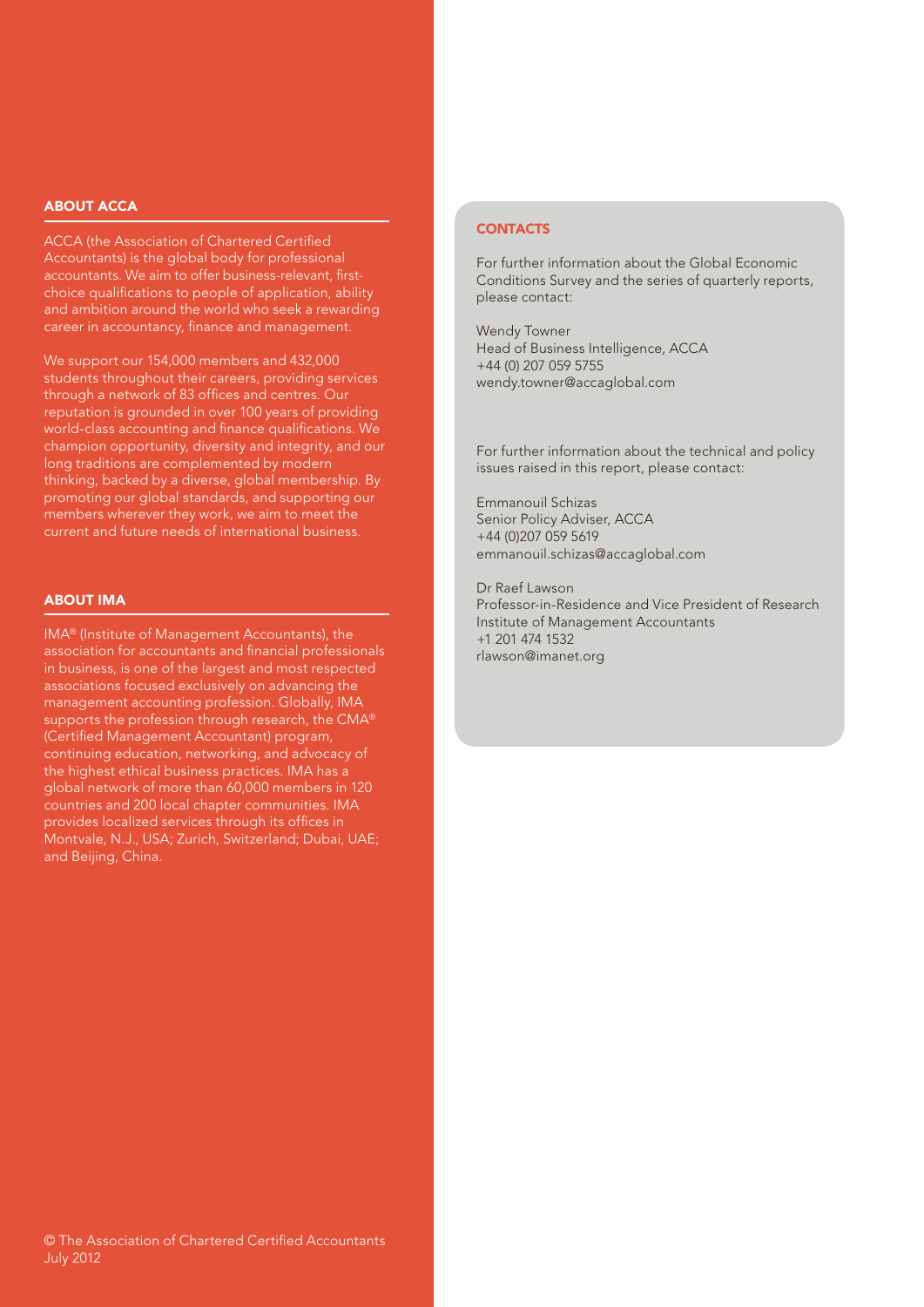# Global economic conditions survey report: Q2, 2012

#### INTRODUCTION

This report marks the fourteenth edition of the Global Economic Conditions Survey, and the third jointly published by ACCA and IMA. Fieldwork for this edition took place between 11 May and 6 June 2012 and attracted responses from 2,736 ACCA and IMA members around the world. As always, we are grateful to all of the professionals who gave up their time to share their informed views on the state of the global economy.

#### NEW YEAR'S RESOLUTIONS COLLIDE WITH HARSH REALITY IN  $O<sub>2</sub>$

The global surge in business confidence in early 2012 has, as we anticipated at the time, dissipated in the second quarter of the year. To the extent that some of the confidence gains at the time were based on genuine improvements to economic fundamentals, these appear to have been maintained, keeping our confidence index clear of the lows of late 2011. Overall, 21% of respondents felt more confident about the prospects of their organisations than they had three months earlier, down from 29% in early 2012. A larger share of the sample (39%, down from 31%) now felt less confident (Figure 1).

This means that confidence levels are now once again consistent with a slowdown in the OECD economies and the global economy is more fragile than at any time since the 'green shoots' period of mid-2009 (see Annex).

This reversal in business confidence mostly mirrors a reversal in respondents' views on the state of the global economy. Indeed more detailed analysis reveals that more than a third of the total loss of confidence in the last

Figure 1: GECS confidence index

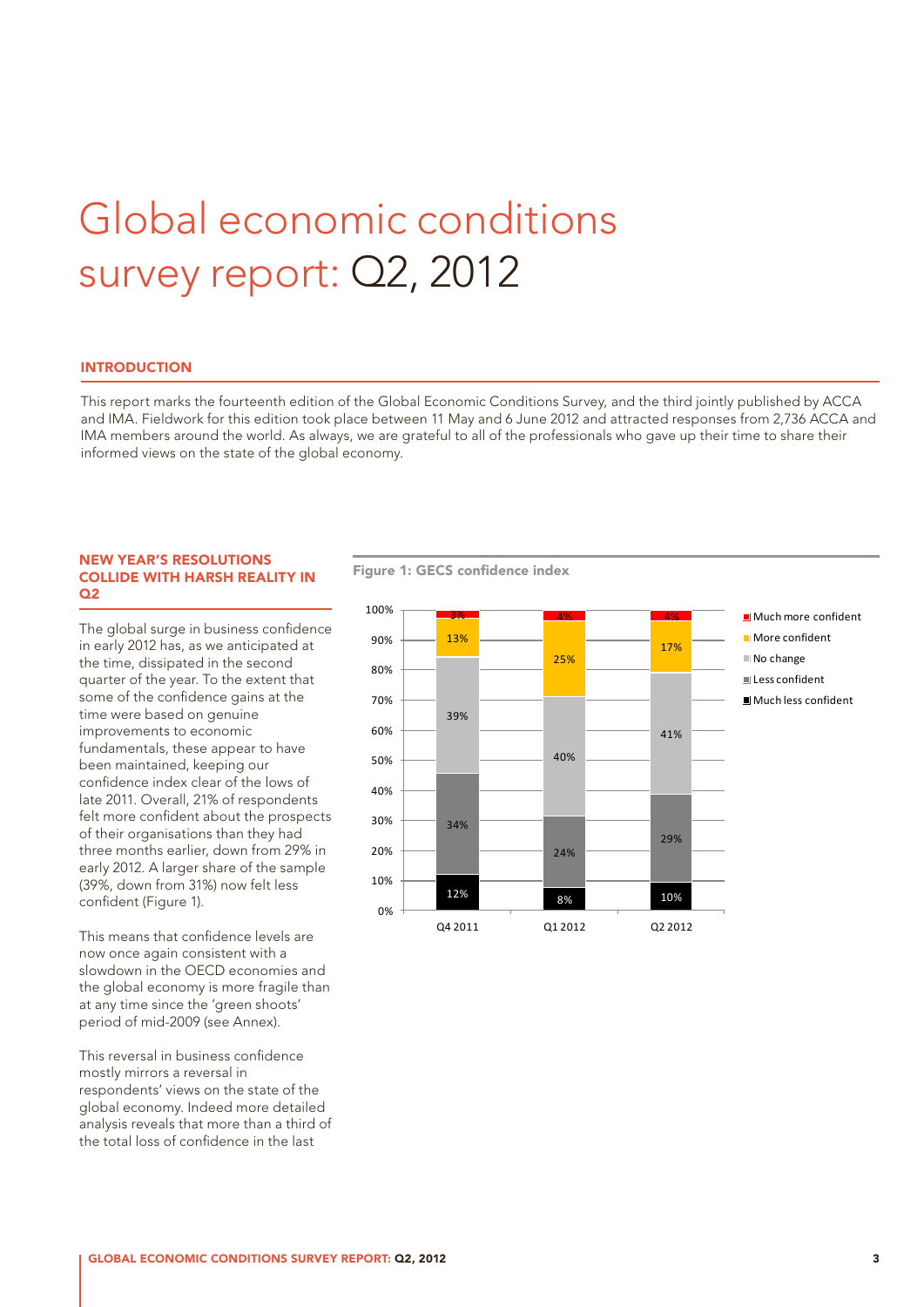

quarter was due to changing perceptions of the global economy; the effect of business fundamentals, while also negative, was less than half as large as that of perceptions. In early 2012, 42% of respondents felt that the global economy was recovering or about to do so, while 54% felt it was stagnating or deteriorating. In the second quarter, only 31% are optimistic about the state of the global economy, while nearly two thirds (64%) are pessimistic (Figure 2).

An analysis of responses on a daily basis suggests that the drop in confidence at the global level cannot be attributed solely to the effects of specific events during the fieldwork period, which, in fact, saw a gradual pickup in confidence. That said, negative newsflow did weigh down sentiment around mid-May (see Figure 3), a difficult time for bond and equity markets which saw persistent rumours of an ESM bailout for Spanish banks gradually confirmed and the longawaited Facebook IPO turn sour.

Figure 3: Daily GECS Confidence index values

Figure 2: GECS recovery index

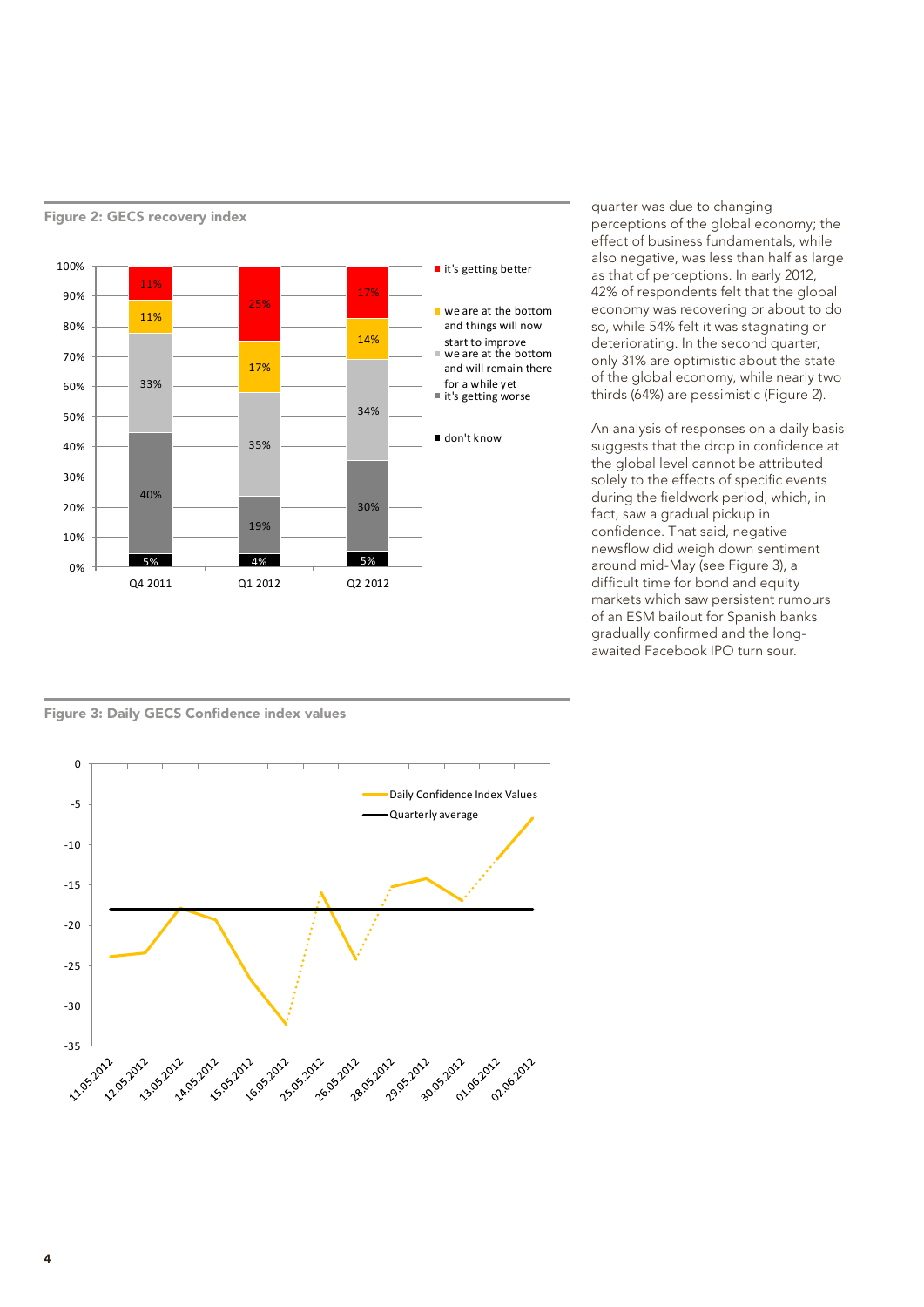#### CHINA SLOWS DOWN AS CONFIDENCE FALLS ACROSS THE REGIONS

Because perceptions of the global economy are affecting business confidence much more strongly than changes to the business environment are, a broad downward trend in business confidence emerges across regions and sectors (see Figure 4). However, important variations merit particular attention.

Perhaps the most important development is a significant fall in business sentiment across China. In past editions we have spoken of a 'tale of two Chinas' in the GEC data, with persistently lower confidence in Hong Kong than on the mainland. Now it appears that the two sets of views are finally converging as confidence has fallen substantially in the mainland. While this is still far from the hard landing commentators have feared, it is certainly very worrying.

Overall, Africa, the Middle East and the Americas continue to lead the recovery, as indeed they have for the past three quarters. Worst affected was South Asia, the only region where respondents reported lower levels of confidence than in late 2011, while in relative terms the best performer was the Middle East, where confidence losses were negligible, with Africa a distant second. Once again, the impact of Eurozone contagion on business sentiment is obvious: despite significant losses in the second quarter, respondents in Europe, especially Eastern Europe with its substantial exposure to the Eurozone banking system, recorded the most significant confidence gains against late 2011. Worryingly, Asia-Pacific remains a laggard and, upon further analysis, appears to have 're-coupled' with Europe in terms of many indicators.

Figure 4: Business confidence index across major markets and regions, Q4 2011 to Q2 2012



Figure 5: Business confidence index across US regions, Q4 2011 to Q2 2012

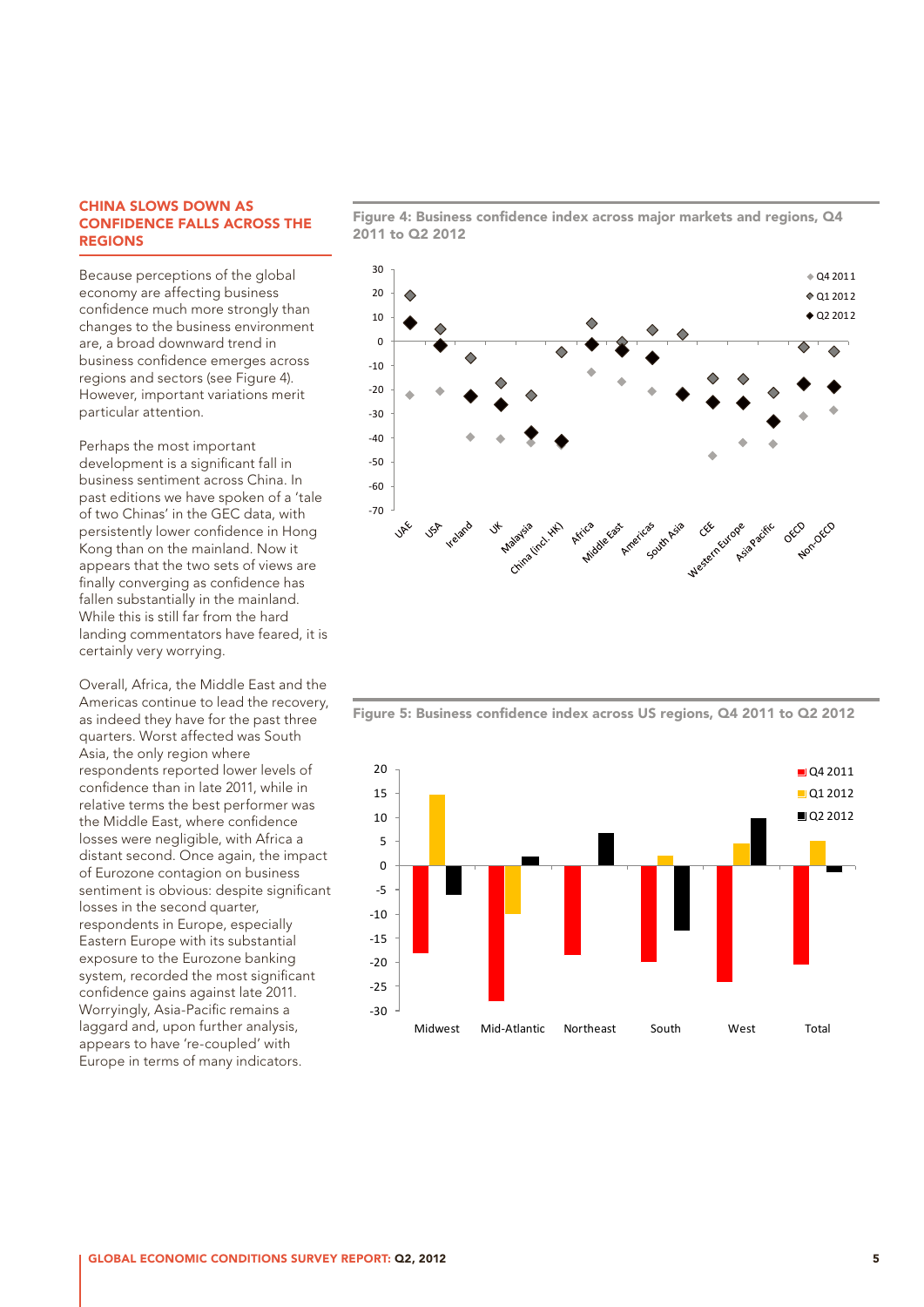*Consumer confidence in*  [the] *property market of Dubai is back – it is clearly visible over the recent successful premium and mid-priced property launches in Dubai.*

SENIOR FINANCE EXECUTIVE, LARGE CORPORATE (OVER 1,000 EMPLOYEES) UAE

Among the markets best represented in our sample, respondents in Cyprus and Hong Kong SAR remain the least confident, followed by their colleagues in Malaysia. The UAE was the only major market to report net confidence gains for a second consecutive quarter, although the US also followed closely with only a marginal loss.

## *The banking industry is becoming increasingly problematic.*

#### PARTNER, LAW FIRM, (50–249 EMPLOYEES) CYPRUS

Regional divisions are also becoming evident in the US sample (see Figure 5). In the Mid-Atlantic, Northeast and West, the last three quarters have seen a fairly consistent recovery in business confidence, while the Midwest and the South have seen a pattern similar to that of the broader global trend, with part of the confidence gains of early 2012 reversed in the second quarter. As a result, the West now leads the rest of the US for business confidence. Part of the reversal in the US since early 2012 appears to be due to respondents in the public sector reporting higher levels of confidence than three months ago – when news of mounting job losses in the public sector may have weighed on sentiment.

#### Table 1: GECS confidence index across regions and in selected markets

|                | <b>Much more</b><br>confident | <b>More</b><br>confident | No change | Less<br>confident | <b>Much less</b><br>confident | Index   |
|----------------|-------------------------------|--------------------------|-----------|-------------------|-------------------------------|---------|
| Americas       | 4.9%                          | 21.3%                    | 41.0%     | 24.8%             | 8.0%                          | $-6.6$  |
| Middle East    | 5.8%                          | 22.2%                    | 40.4%     | 22.8%             | 8.8%                          | $-3.5$  |
| Asia Pacific   | 1.6%                          | 12.6%                    | 38.8%     | 36.1%             | 11.0%                         | $-33.0$ |
| CEE            | .6%                           | 10.9%                    | 51.9%     | 28.8%             | 7.7%                          | $-25.0$ |
| South Asia     | 3.8%                          | 17.0%                    | 36.8%     | 32.1%             | 10.4%                         | $-21.7$ |
| Western Europe | 2.1%                          | 13.8%                    | 42.9%     | 29.8%             | 11.4%                         | $-25.3$ |
| Africa         | 9.3%                          | 24.3%                    | 31.7%     | 27.3%             | 7.3%                          | $-1.0$  |
| Australia      | 2.4%                          | 14.3%                    | 45.2%     | 28.6%             | 9.5%                          | $-21.4$ |
| Canada         | 5.4%                          | 9.5%                     | 48.6%     | 29.7%             | 6.8%                          | $-21.6$ |
| China ex HK    | 4.7%                          | 17.4%                    | 37.2%     | 36.0%             | 4.7%                          | $-18.6$ |
| Cyprus         |                               | 6.5%                     | 39.1%     | 32.6%             | 21.7%                         | $-47.8$ |
| Hong Kong      | 1.1%                          | 1.1%                     | 32.6%     | 48.3%             | 16.9%                         | $-62.9$ |
| Ireland        | 1.6%                          | 15.4%                    | 43.4%     | 29.7%             | 9.9%                          | $-22.5$ |
| Malaysia       | .9%                           | 11.0%                    | 38.5%     | 37.6%             | 11.9%                         | $-37.6$ |
| Mauritius      | 3.3%                          | 13.1%                    | 36.1%     | 41.0%             | 6.6%                          | $-31.1$ |
| Pakistan       | 3.1%                          | 14.1%                    | 35.9%     | 34.4%             | 12.5%                         | $-29.7$ |
| Russia         |                               | 10.0%                    | 55.0%     | 30.0%             | 5.0%                          | $-25.0$ |
| Singapore      |                               | 12.5%                    | 43.8%     | 32.5%             | 11.3%                         | $-31.3$ |
| <b>UK</b>      | 2.4%                          | 13.2%                    | 42.9%     | 31.1%             | 10.5%                         | $-26.0$ |
| <b>UAE</b>     | 4.8%                          | 30.2%                    | 38.1%     | 19.0%             | 7.9%                          | 7.9     |
| US             | 5.2%                          | 24.4%                    | 39.3%     | 23.0%             | 8.1%                          | $-1.4$  |
| Total          | 3.7%                          | 17.0%                    | 40.6%     | 29.0%             | 9.7%                          | $-17.9$ |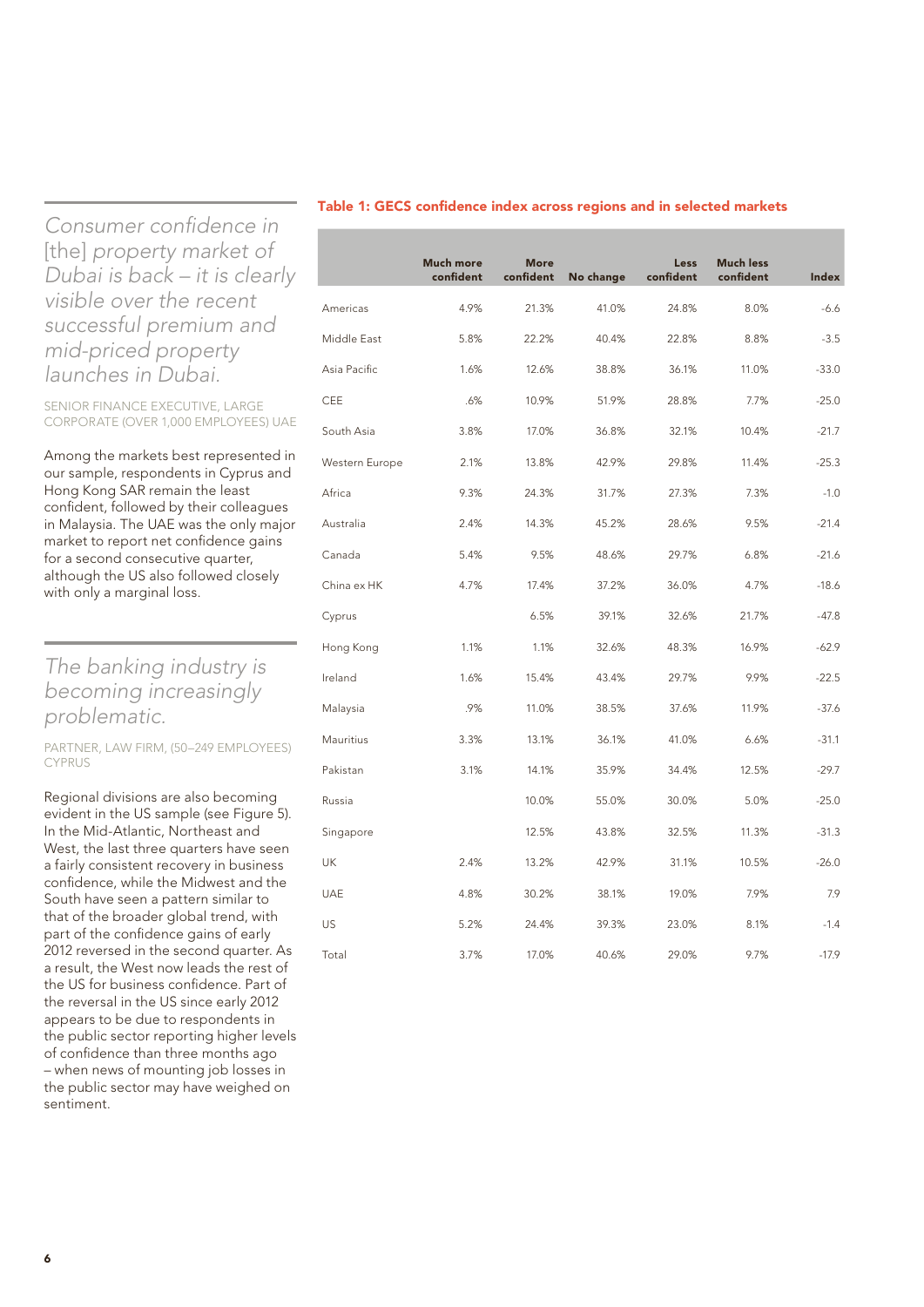|                | It's getting | We are at<br>the bottom<br>and things<br>will now<br>start to | We are at<br>the bottom<br>and will<br>remain<br>there for a | It's getting |            |         |
|----------------|--------------|---------------------------------------------------------------|--------------------------------------------------------------|--------------|------------|---------|
|                | better       | improve                                                       | while yet                                                    | worse        | Don't know | Index   |
| Americas       | 24.1%        | 17.6%                                                         | 33.9%                                                        | 18.6%        | 5.8%       | $-10.7$ |
| Middle East    | 30.2%        | 16.3%                                                         | 30.2%                                                        | 17.4%        | 5.8%       | $-1.2$  |
| Asia Pacific   | 15.0%        | 10.0%                                                         | 22.8%                                                        | 42.4%        | 9.8%       | $-40.2$ |
| CEE            | 19.9%        | 6.4%                                                          | 33.3%                                                        | 32.7%        | 7.7%       | $-39.7$ |
| South Asia     | 24.5%        | 17.0%                                                         | 27.4%                                                        | 27.4%        | 3.8%       | $-13.2$ |
| Western Europe | 6.7%         | 11.0%                                                         | 45.0%                                                        | 34.0%        | 3.2%       | $-61.4$ |
| Africa         | 26.2%        | 19.2%                                                         | 20.2%                                                        | 32.1%        | 2.3%       | $-7.0$  |
| Australia      | 7.1%         | 7.1%                                                          | 45.2%                                                        | 35.7%        | 4.8%       | $-66.7$ |
| Canada         | 28.4%        | 16.2%                                                         | 25.7%                                                        | 27.0%        | 2.7%       | $-8.1$  |
| China ex HK    | 24.1%        | 19.5%                                                         | 16.1%                                                        | 34.5%        | 5.7%       | $-6.9$  |
| Cyprus         | 2.2%         | 6.5%                                                          | 28.3%                                                        | 63.0%        |            | $-82.6$ |
| Hong Kong      | 8.9%         | 5.6%                                                          | 21.1%                                                        | 53.3%        | 11.1%      | $-60.0$ |
| Ireland        | 4.4%         | 15.9%                                                         | 51.1%                                                        | 24.2%        | 4.4%       | $-54.9$ |
| Malaysia       | 13.8%        | 4.6%                                                          | 23.9%                                                        | 45.0%        | 12.8%      | $-50.5$ |
| Mauritius      | 13.1%        | 13.1%                                                         | 34.4%                                                        | 37.7%        | 1.6%       | $-45.9$ |
| Pakistan       | 23.4%        | 15.6%                                                         | 28.1%                                                        | 29.7%        | 3.1%       | $-18.8$ |
| Russia         | 32.5%        | 2.5%                                                          | 25.0%                                                        | 30.0%        | 10.0%      | $-20.0$ |
| Singapore      | 13.8%        | 11.3%                                                         | 20.0%                                                        | 42.5%        | 12.5%      | $-37.5$ |
| UK             | 7.4%         | 9.9%                                                          | 46.8%                                                        | 32.5%        | 3.3%       | $-62.0$ |
| <b>UAE</b>     | 27.0%        | 19.0%                                                         | 30.2%                                                        | 17.5%        | 6.3%       | $-1.6$  |
| <b>USA</b>     | 25.7%        | 17.0%                                                         | 36.2%                                                        | 15.5%        | 5.6%       | $-9.1$  |
| Total          | 17.3%        | 13.6%                                                         | 33.7%                                                        | 30.1%        | 5.3%       | $-32.9$ |

## Table 2: GECS recovery index across regions and in selected markets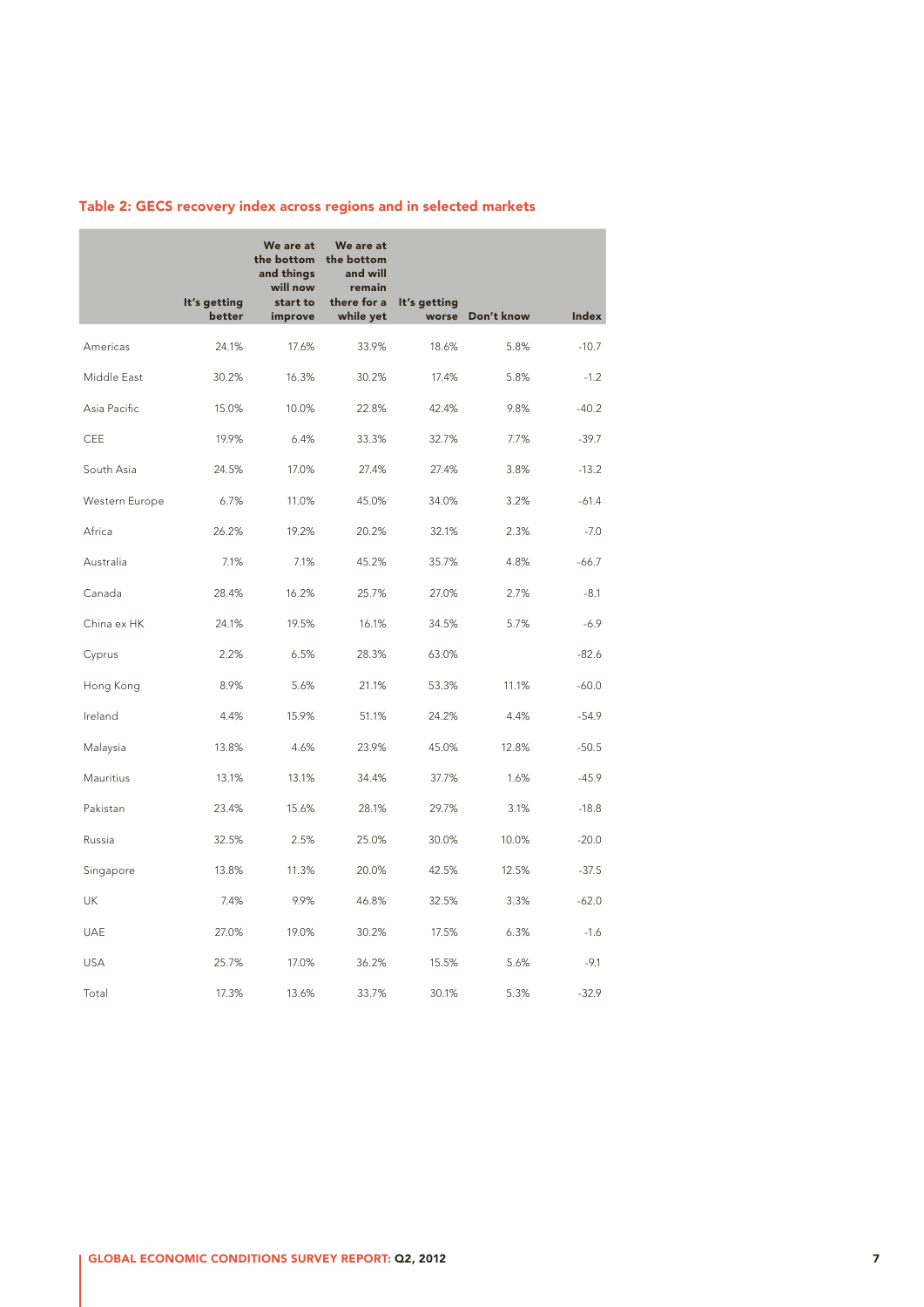#### INVESTMENT FALLS AS FUNDAMENTALS DETERIORATE ONCE AGAIN

In terms of the business environment, the second quarter of 2012 saw a part-reversal of the improvements of the previous quarter. However, while new orders and employment have not fallen below the levels seen in late 2011, investment has taken a blow and our readings for both investment indices (in both tangible and human capital) are now below their late 2011 levels as ease of financing has tightened once again.

*Foreign Direct Investment has decreased and* [will] *continue to decrease in the near future. No big capital projects in our country currently.*

SENIOR MANAGER, HOTEL SECTOR (250 – 1,000 EMPLOYEES) MAURITIUS

Despite widening spare capacity, inflationary pressures appear to have increased marginally with half of all respondents reporting rising input costs. This headline figure, however, masks some significant variations as price pressures receded in the US and China but rebounded nearly everywhere else.

Supplier insolvencies appear to be on the rise, a sign of cashflow pressure that may turn out to be more significant than our more positive readings on general access to finance. (Figure 6). Indeed poor cashflow and investment performance are known to be correlated.

As a rule, both liquidity and demand tightened around the world in the second quarter of 2012, reversing almost all of the improvement seen in early 2012. Nearly half (49%) of all respondents reported falling revenues, up from 47% three months ago, 31% reported poor access to finance (up from 24%) and 18% have reported both, up from 14%.

#### Figure 6: Business challenges

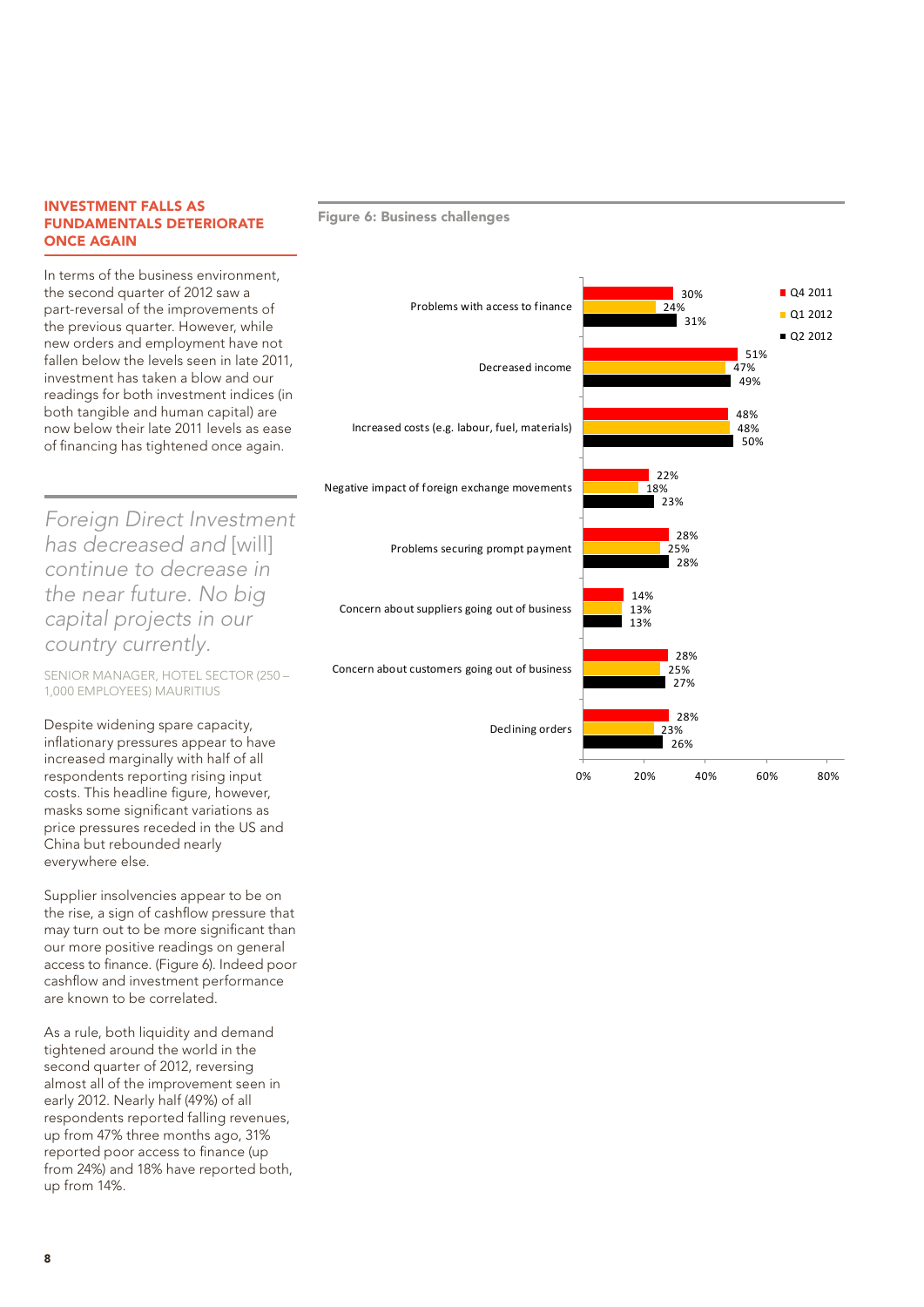

#### Figure 7: Business opportunities

*No change for outsourcing where I work – the business does not seem impacted by the crisis, and if yes, only positively – firms are keen on cost savings by oursourcing their back office activities*

SENIOR MANAGER, LARGE CORPORATE (250-1,000 EMPLOYEES), POLAND

The strongest indications of liquidity and demand stress are to be found in Ireland and Malaysia, where 29% and 23% of respondents respectively reported both falling revenues and poor access to finance. Ireland is an exception among the markets best represented in our sample, however, in that pressures appear to be stabilising as the country slowly recovers from the shocks of a financial crisis and sharp fiscal adjustment. In Malaysia, on the other hand, pressure has been mounting on businesses for the last three quarters. Among the major regions, markets in Africa, Western Europe and South Asia are currently the most affected. Among the major ACCA/IMA markets, respondents from the US have been the most positive in this regard.

Encouragingly, 45% of all respondents still saw value-added opportunities for their organisations, down only marginally from 46% three months earlier and up from 42% in the beginning of the year. Respondents in the US (and the Americas in general) as well as China and Ireland are reporting the most consistent upward trends in value-added business opportunities, as have respondents in Central and Eastern Europe whereas opportunities have continued to dwindle in Malaysia and the UAE and have taken a shortterm blow in Africa and South Asia. Respondents have increasingly reported new opportunities through exploring niche markets and investment in innovation in Europe in the Americas (Figure 7).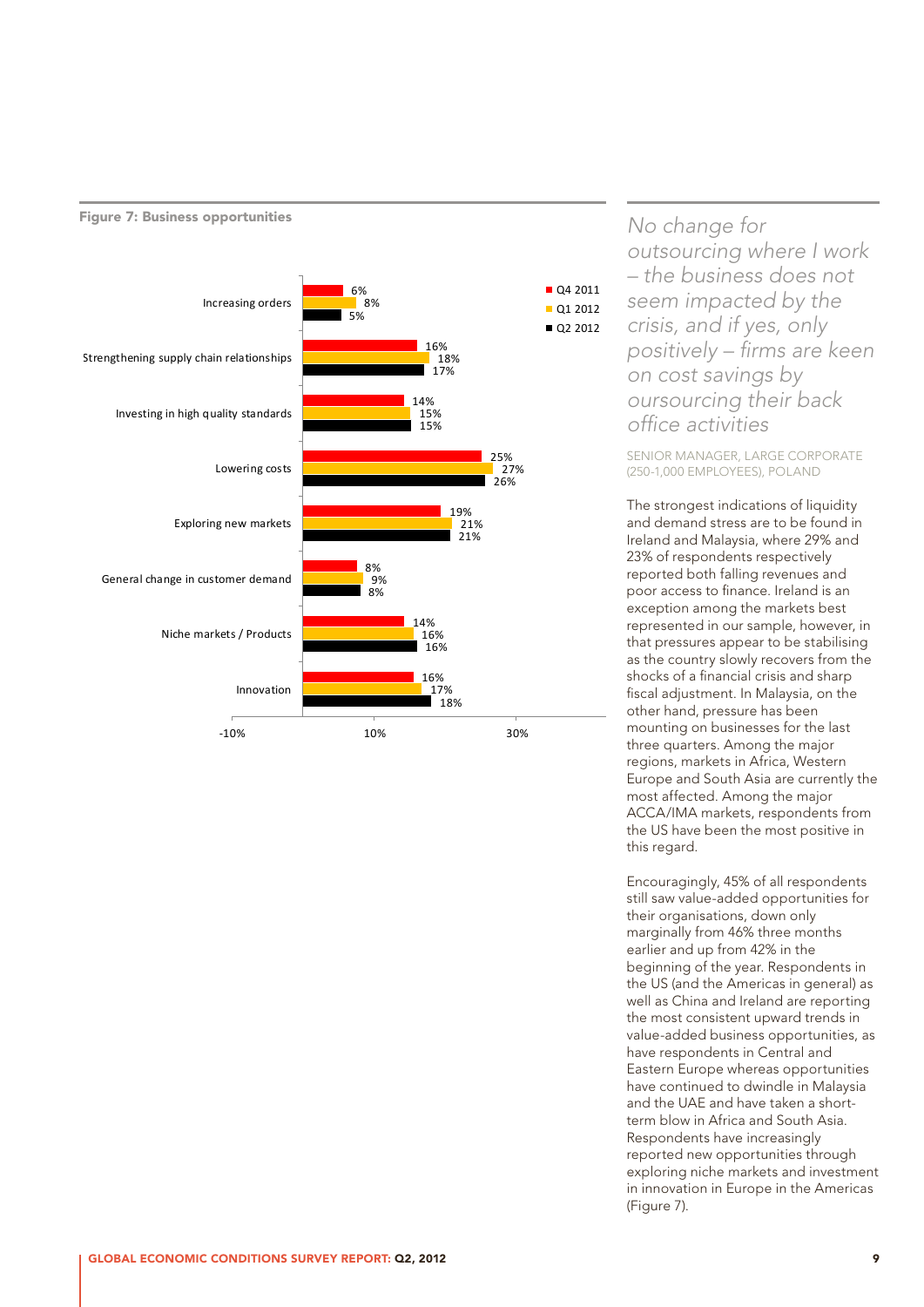[We're seeing a] *polarisation of the market: consumers either uptrade to Super Premium brands or down-trade to Aspirational Premium/ Value-for-Money brands.*

SENIOR MANAGER, LARGE CORPORATE (250-1,000 EMPLOYEES), KAZAKHSTAN

*The fear factor has increased and organisations will adopt a wait and see approach to investment decisions.*

DIRECTOR, LARGE FINANCIAL (OVER 1,000 EMPLOYEES), IRELAND

In terms of capacity building, only 11% of respondents reported increasing investment in either capital or staff, down from 13% three months earlier, while 35% reported falling investment in at least one of the two – up from 34%. Respondents in South Asia and the Middle East are reporting a robust recovery, while their colleagues in Central and Eastern Europe have consistently reported increasing levels of capacity reduction for the last nine months. Among individual markets, the US and the UK are also recovering steadily, although in the latter case investment is recovering from a very low basis (see Figure 8).



Figure 8: Capital spending index values in major regions and selected countries

Figure 9: Sustainability of medium-term public spending trends in selected markets

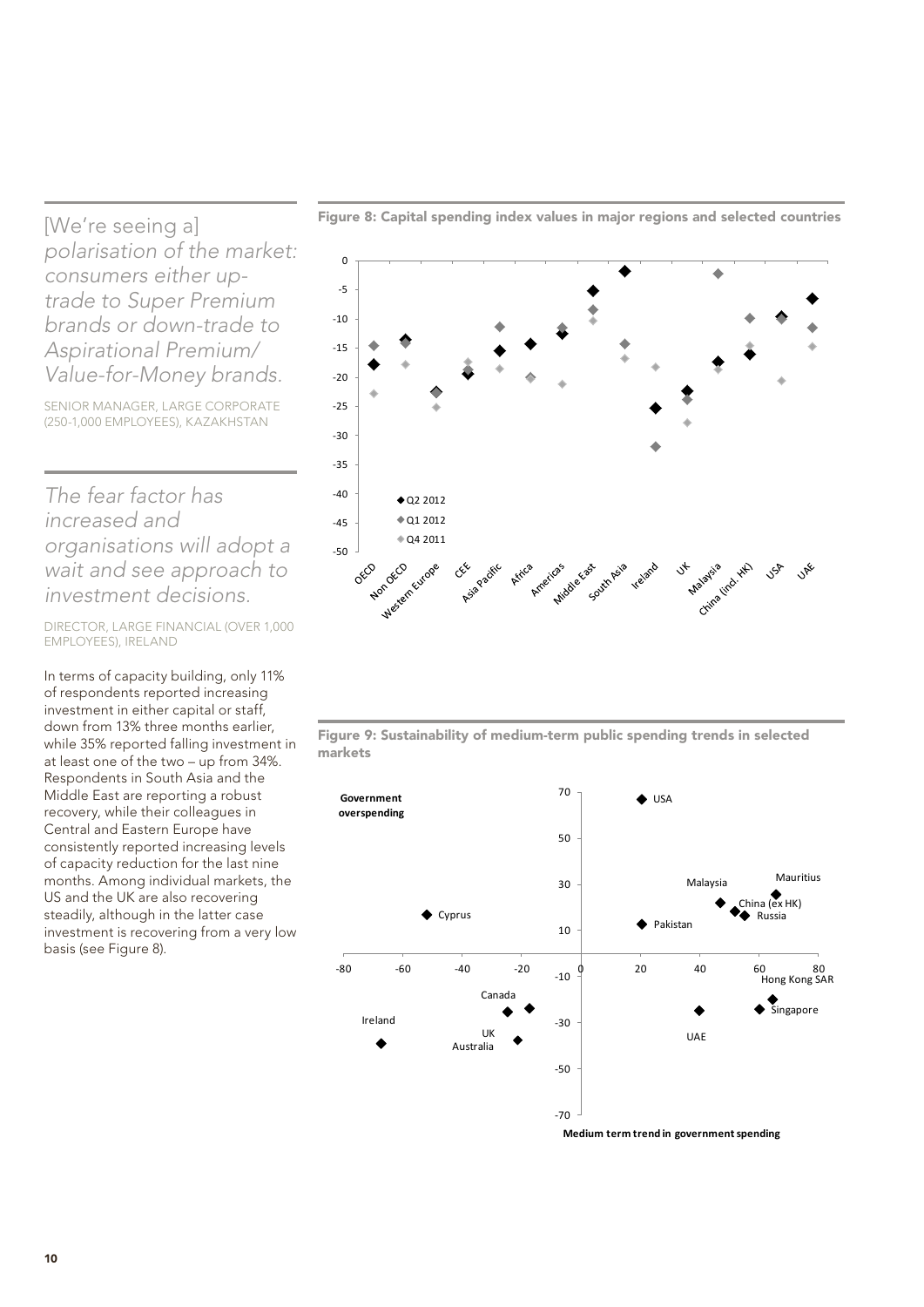#### HOPES STILL PINNED ON GOVERNMENT INTERVENTION

Flagging growth has, in the last few quarters, prompted governments around the world to seek ways of supporting the recovery. Accordingly, our surveys have found evidence of a shift in expectations and attitudes towards public spending, and the second quarter of 2012 has reinforced this trend. Nearly half (47%) of all respondents believed that, over the next five years, government spending in their countries was going to rise, while 35% expected spending to fall. While this is only a marginal shift in expectations from the previous quarter, it masks a substantial underlying shift in preferences. About 46% of respondents felt that their government needed to spend more in the medium term, up from 36% in the last quarter – similarly the percentage of respondents who supported austerity fell from 53% to 42%. As a result, despite no real change in the expected levels of spending, 38% of respondents now believe their governments are likely to overspend in the medium term, down from 46% three months earlier.

On the whole government spending is becoming more popular, although the policy options of individual countries remain broadly unchanged in the eyes of accountants (Figure 9). As in previous surveys, Cyprus remains the only well-represented market in our sample in which austerity is seen as sustainable by most respondents. Similarly, fiscal stimulus is also seen as unsustainable in a number of markets, including some very significant economies such as the US, China (ex Hong Kong), Russia, Malaysia, Pakistan and Mauritius. Finally, respondents in only a handful of markets expect governments to spend both robustly and sustainably – Singapore and the UAE are the foremost candidates, while Hong Kong SAR is a special case in light of the divergence of opinion between professionals here and in the mainland.

#### **CONCLUSIONS**

As we had warned at the time, much of the apparent recovery in early 2012 was down to very transient sentiment which has since dissipated. To be sure, the fundamentals have also deteriorated somewhat, with liquidity and demand tightening around the world, but it is mostly retreating (and probably misplaced) optimism that is responsible for most of the drop in business confidence in the second quarter.

Overall, the global economy is about as fragile as it's ever been since the 'green shoots' period of early 2009 and our business confidence reading is consistent with contraction in the OECD economies. Investment has taken a hit as access to finance is once again becoming constrained and, despite excess capacity, inflation has not fallen. After three years of belt-tightening, the combination of these forces is proving too much for increasing numbers of businesses, although the effect on employment is as yet only modest.

Markets in the Americas, the Middle East and Africa continue to lead the recovery, as they have for the last nine months. There are signs of a robust recovery in the US, driven by the Western and Mid-Atlantic regions, as investment continues to grow and both demand and liquidity remain relatively strong. This is, however, matched by a worrying slowdown in China, where both confidence and investment are falling despite increasing business opportunities. It is tempting to speak of global imbalances unravelling, but that would be premature. For now, what is most likely the case is that both trade and the movement of capital between the China and the West are slowing.

Encouragingly, accountants around the world continue to see opportunities despite a slowing global recovery. In fact, opportunities for creating value have persisted or even proliferated even in regions such as Europe where business confidence is lagging the global recovery.

Fiscal policy remains a conundrum for most governments. Attitudes are rapidly shifting against austerity as global growth continues to disappoint, but it's worth noting that, in the opinion of local accountants, some of the governments the world is counting on for stimulus may already be living beyond their means.

The 14th edition of the Global Economic Conditions Survey has little to offer by way of good news. The global economy is still weak and could still suffer many false starts such as the one in early 2012. China's slowdown in particular, combined with the poor performance of South Asian markets, will no doubt ripple outwards, eventually reaching suppliers – and finance professionals – in Africa. In the second half of 2012, the sovereign debt crisis in Europe will almost certainly have to share media headlines with a variety of other risks to the global economy.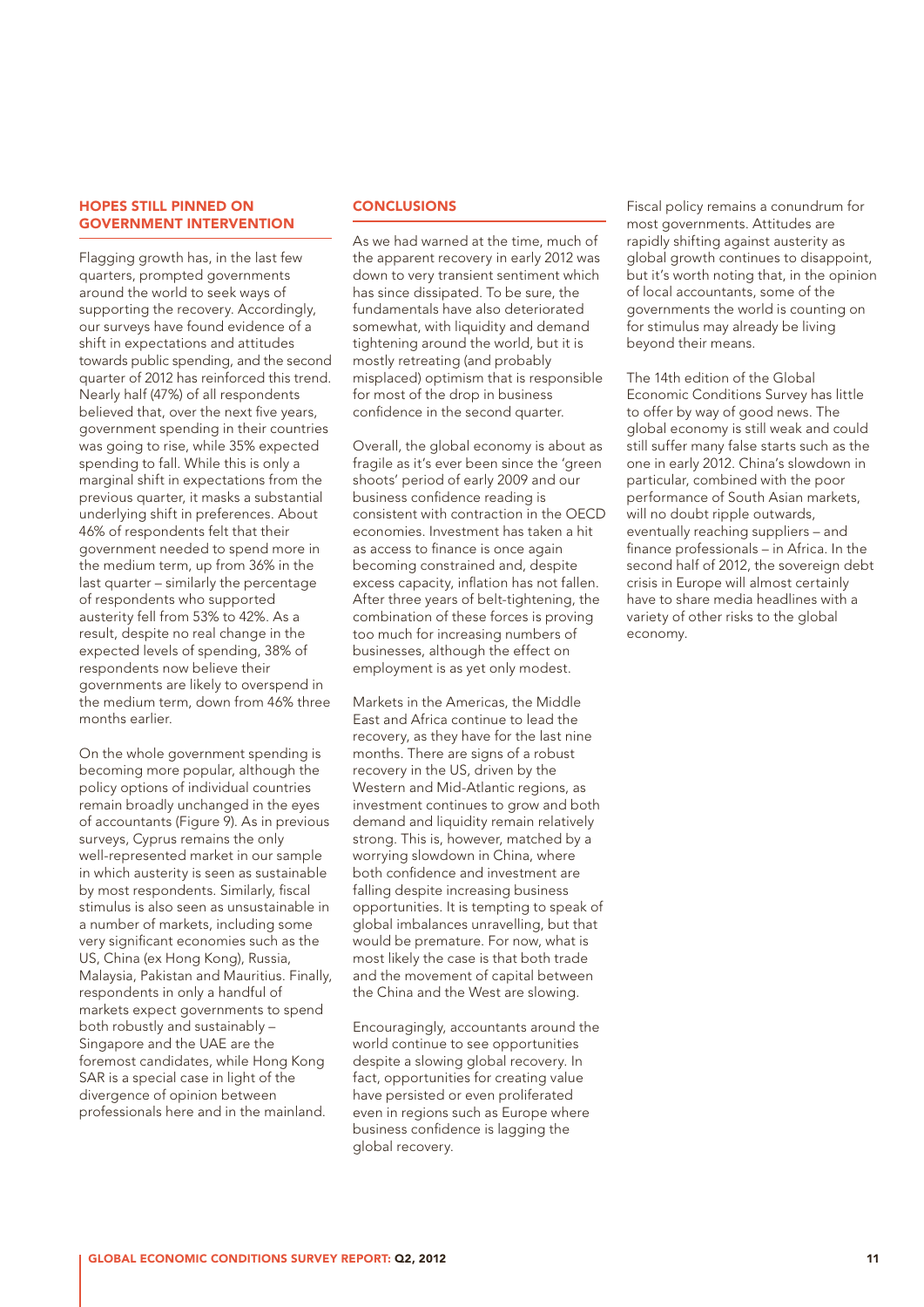#### ANNEX: THE LONG VIEW

Although the joint ACCA-IMA sample only contains three quarters' worth of data, the full GECS dataset stretches back to early 2009, providing useful context for this analysis. Using ACCA responses only to ensure comparability, it is possible to trace in broad terms the trajectory of the recovery over the last three years.

As Figure 10 demonstrates, the global economic recovery is currently more fragile than at any point since the 'green shoots' period of mid-2009, although the impact on government approval has so far been limited. Figure 11 also clearly demonstrates the inte nse impact the triple threat of a Eurozone crisis, a hard landing in China and sluggish demand in the US had on business sentiment in the second half of 2011. Since then the economic fundamentals have reasserted themselves somewhat, but it is clear the trajectory of the global economy is negative and has been so more or less since mid 2010.



Figure 10: Medium term GECS indicators (ACCA members only)

Figure 11: Regional confidence indices (ACCA members only)

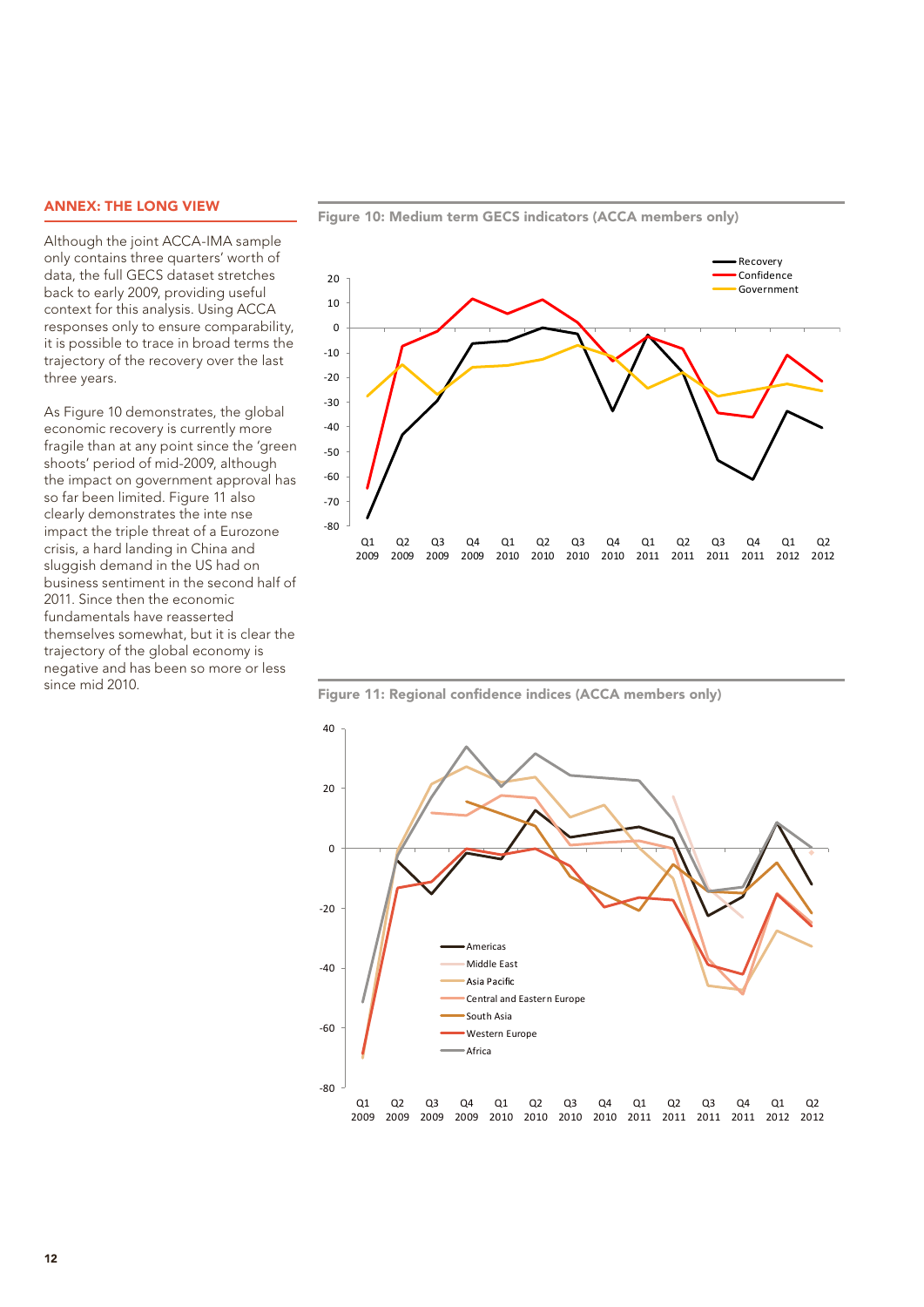

Figure 12: Regional recovery indices (ACCA members only)